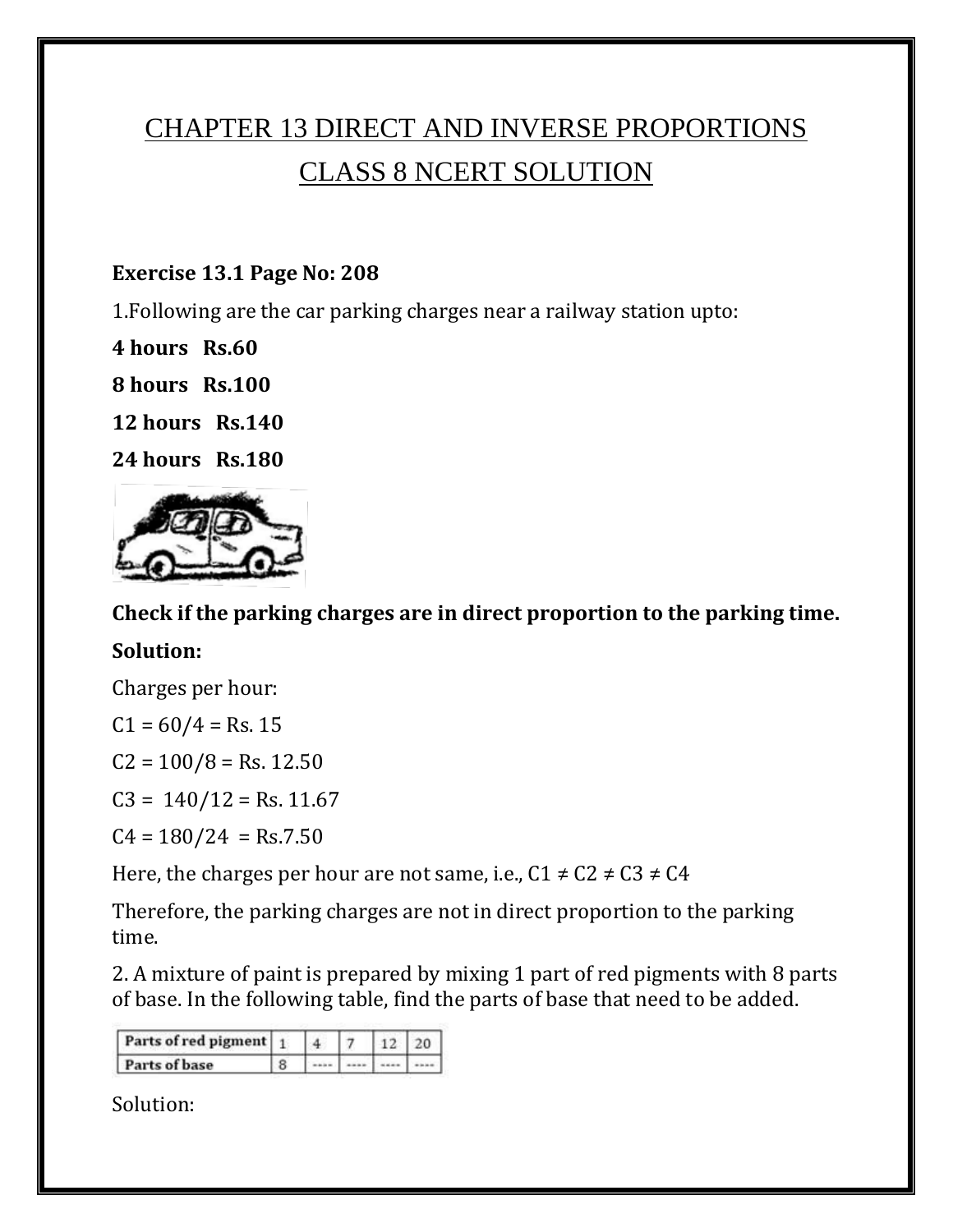Let the ratio of parts of red pigment and parts of base be a/b .

Case 1: Here,  $a_1 = 1$ ,  $b_1 = 8$  $a_1/b_1 = 1/8 = k$  (say) Case 2: When  $a_2 = 4$ ,  $b_2 = ?$  $k = \frac{a_2}{b_2}$  $b_2 = a_2/k = 4/(1/8) = 4 \times 8 = 32$ Case 3: When  $a_3 = 7$ ,  $b_3 = ?$  $k = \frac{a_3}{b_2}$  $b_3 = a_3/k = 7/(1/8) = 7 \times 8 = 56$ Case 4: When  $a_4 = 12$ ,  $b_4 = ?$  $k = \frac{a_4}{b_4}$  $b_4 = a_4/k = 12/(1/8) = 12 \times 8 = 96$ Case 5: When  $a_5 = 20$ ,  $b_5 = ?$  $k = \frac{a_5}{b_5}$  $b_5 = a_5/k = 20/(1/8) = 20 \times 8 = 160$ 

Combine results for all the cases, we have

| Parts of red pigment 1 |  |     |             |  |
|------------------------|--|-----|-------------|--|
| Parts of base          |  | 561 | $Q_{\rm A}$ |  |

3. In Question 2 above, if 1 part of a red pigment requires 75 mL of base, how much red pigment should we mix with 1800 mL of base?

# **Solution:**

Let the parts of red pigment mix with 1800 mL base be x.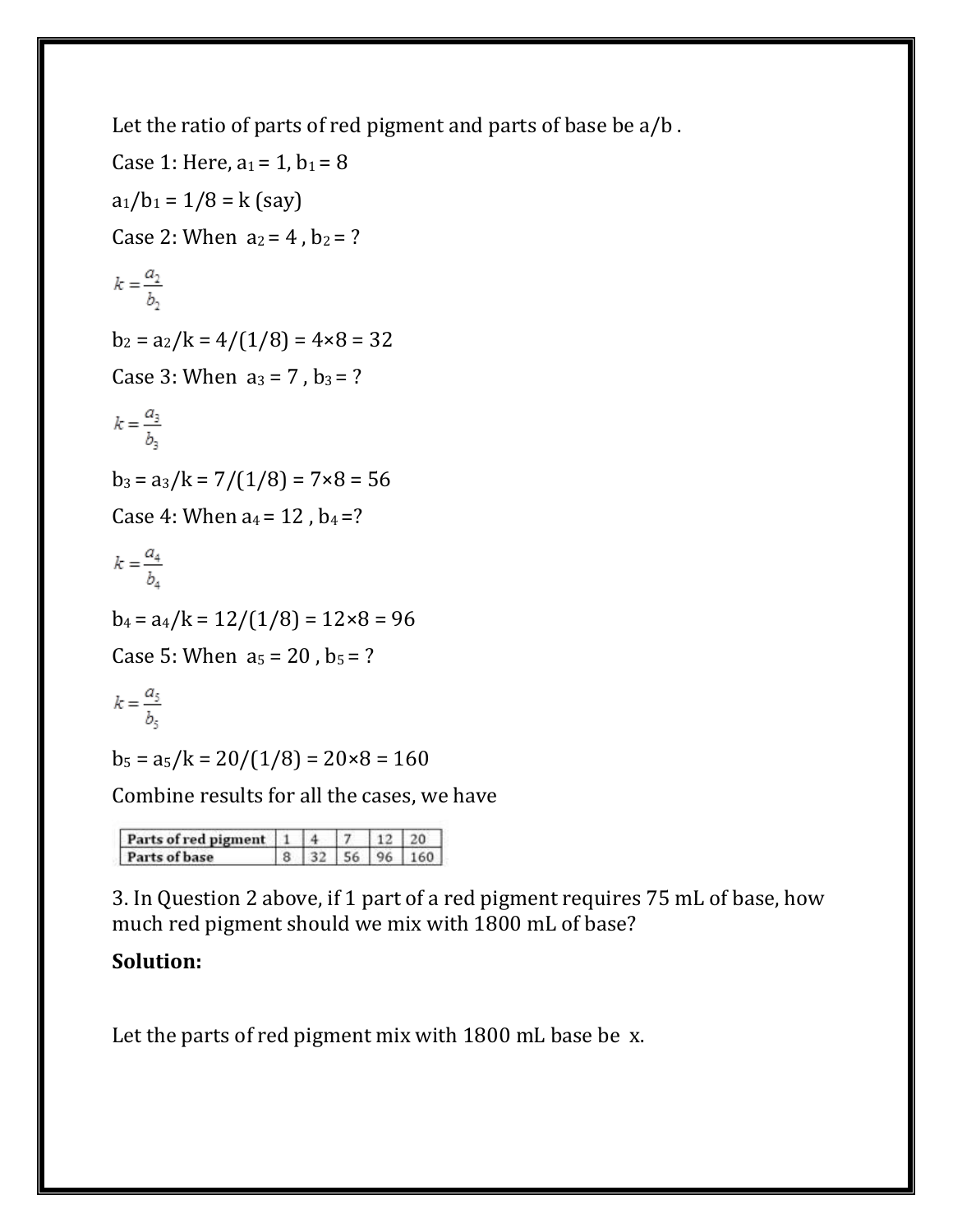| Parts of red pigment |  |
|----------------------|--|
| Parts of base        |  |

Since it is in direct proportion.

$$
\frac{1}{75} = \frac{x}{1800}
$$
  
\n
$$
\Rightarrow
$$
  
\n
$$
75 \times x = 1 \times 1800
$$
  
\n
$$
x = \frac{1 \times 1800}{75} = 24
$$

Hence with base 1800 mL, 24 parts red pigment should be mixed.

**4. A machine in a soft drink factory fills 840 bottles in six hours. How many bottles will it fill in five hours?**



## **Solution**:

Let the number of bottles filled in five hours be x.

Here ratio of hours and bottles are in direct proportion.

 $\frac{6}{840} = \frac{5}{x}$ 

 $6x = 5 \times 840$ 

 $x = 5 \times 840/6 = 700$ 

Hence machine will fill 700 bottles in five hours.

5. A photograph of a bacteria enlarged 50,000 times attains a length of 5 cm as shown in the diagram. What is the *actual* length of the bacteria? If the photograph is enlarged 20,000 times only, what would be its enlarged length?

## **Solution**:

Let enlarged length of bacteria be x .

Actual length of bacteria =  $5/50000 = 1/10000$  cm =  $10^{-4}$  cm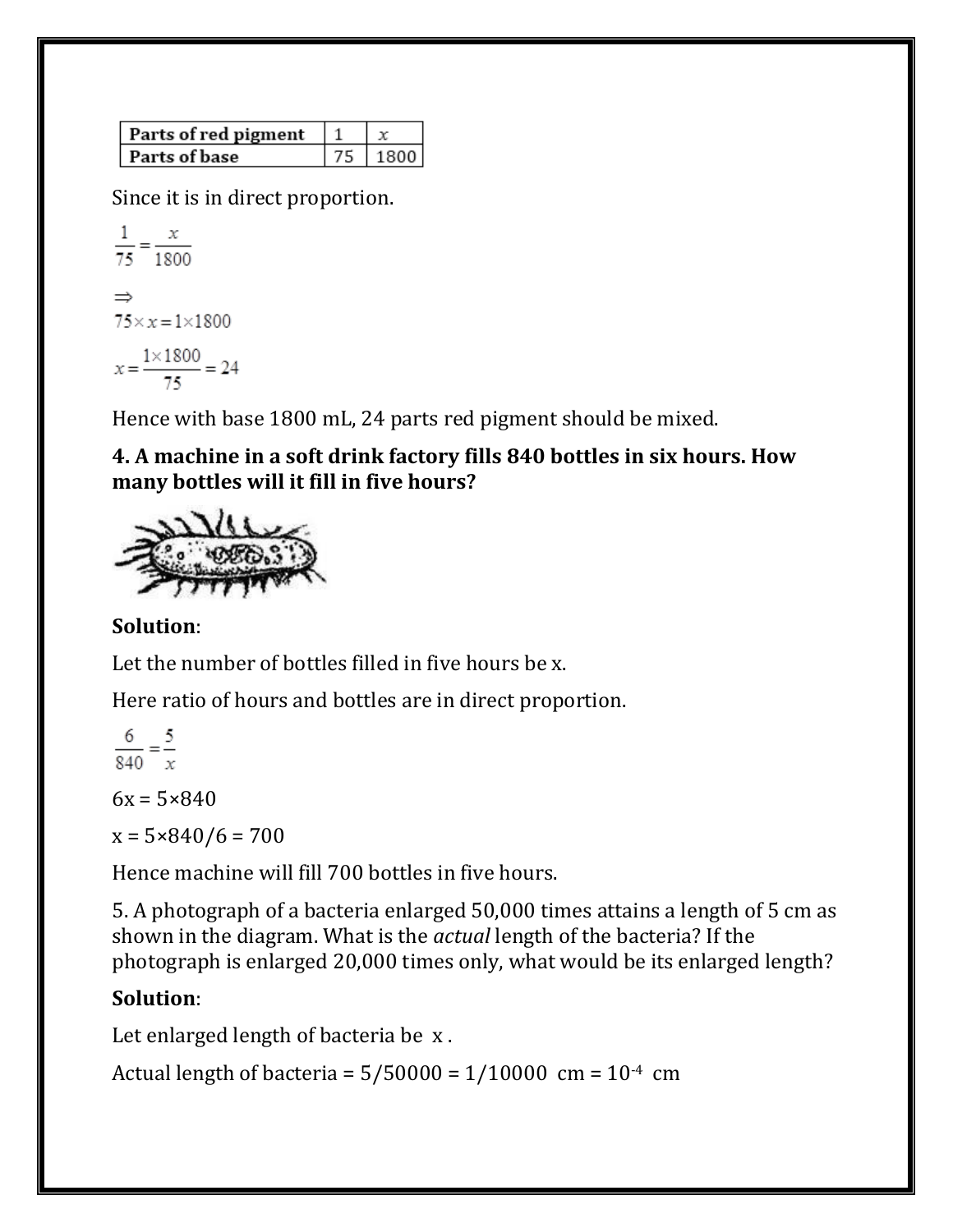| Length          |               |  |
|-----------------|---------------|--|
| Enlarged length | 50,000 20,000 |  |

Here length and enlarged length of bacteria are in direct proportion.

$$
\frac{5}{50000} = \frac{x}{20000}
$$
\n
$$
\Rightarrow
$$
\n
$$
x \times 50000 = 5 \times 20000
$$
\n
$$
x = \frac{5 \times 20000}{50000}
$$

 $x=2cm$ 

Hence the enlarged length of bacteria is 2 cm.

6. In a model of a ship, the mast is 9 cm high, while the mast of the actual ship is 12 m high. If the length if the ship is 28 m, how long is the model ship?



## **Solution**:

Let the length of model ship be x .



Here length of mast and actual length of ship are in direct proportion.

```
\frac{12}{9} = \frac{28}{x}\Rightarrowx \times 12 = 28 \times 9x = \frac{28 \times 9}{12}
```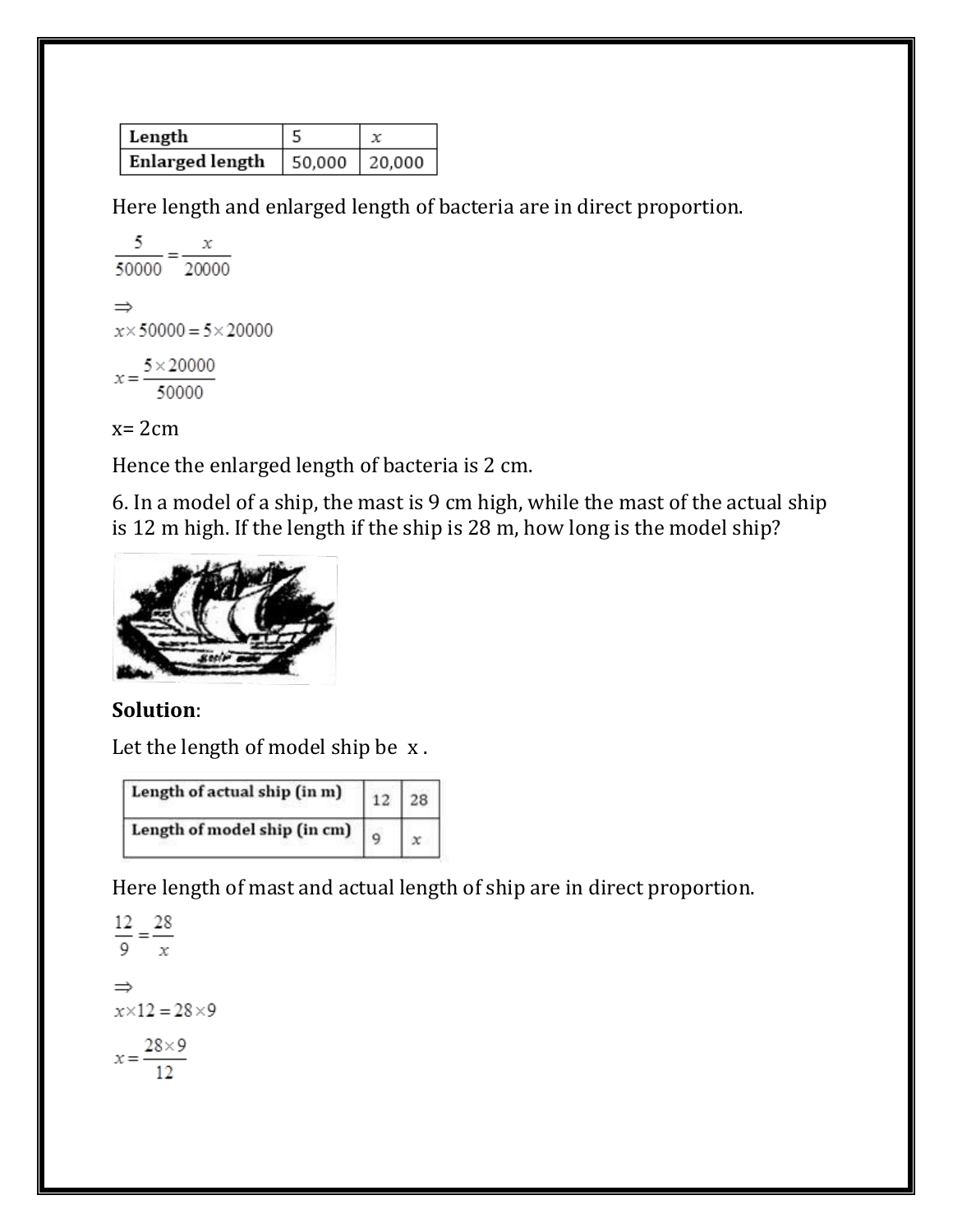$x = 21$  cm

Hence length of the model ship is 21 cm.

7. Suppose 2 kg of sugar contains 9×10<sup>6</sup> crystals. How many sugar crystals are there in

(i) 5 kg of sugar? (ii) 1.2 kg of sugar?

## **Solution:**

(i) Let sugar crystals be x.

| Weight of sugar (in kg) $\mid$ 2 |                 |  |
|----------------------------------|-----------------|--|
| No. of crystals                  | $9\times10^{6}$ |  |

Here, weight of sugar and number of crystals are in direct proportion.

$$
\frac{2}{9 \times 10^6} = \frac{5}{x}
$$
  
\n
$$
\Rightarrow
$$
  
\n
$$
x \times 2 = 5 \times 9 \times 10^6
$$
  
\n
$$
x = \frac{5 \times 9 \times 10^6}{2}
$$
  
\n
$$
=
$$
  
\n22.5 × 10<sup>6</sup> = 2.25 × 10<sup>7</sup>

Hence the number of sugar crystals is  $2.25 \times 10^{7}$ .

(ii) Let sugar crystals be x.

Here weight of sugar and number of crystals are in direct proportion.

| 2             | 1.2 |
|---------------|-----|
| $9\times10^6$ | x   |
|               |     |
|               |     |
|               |     |
|               |     |
|               |     |
|               |     |
|               |     |
|               |     |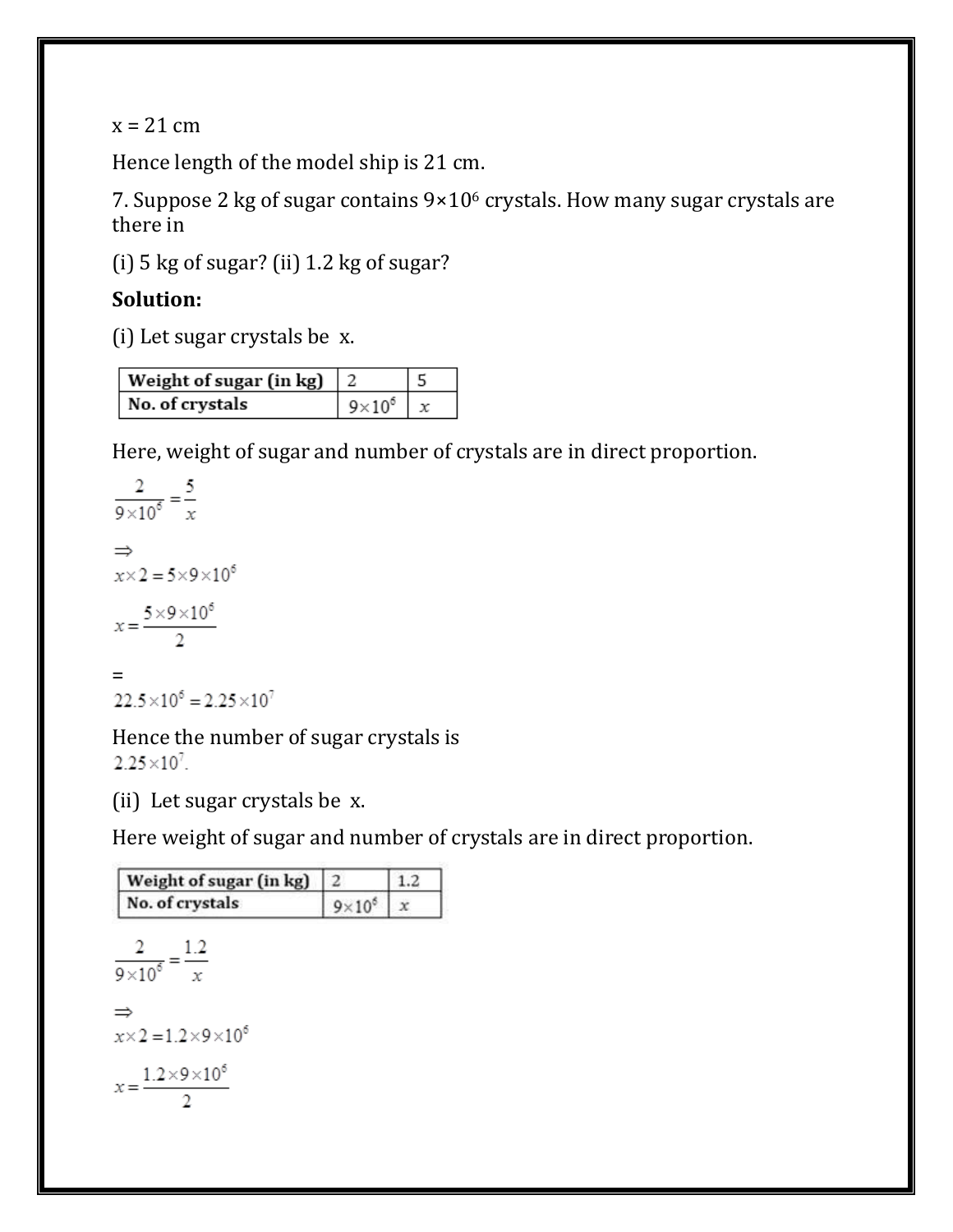$=$ <br>0.6×9×10<sup>6</sup> = 5.4×10<sup>6</sup>

Hence the number of sugar crystals is  $5.4 \times 10^6$ 

8. Rashmi has a road map with a scale of 1 cm representing 18 km. She drives on a road for 72 km. What would be her distance covered in the map?

#### **Solution:**

Let distance covered in the map be x.

| <b>Actual distance</b><br>1. 아이는 아이들은 아이들이 아이들이 아이들이 아니다. |  |
|-----------------------------------------------------------|--|
| (in km)                                                   |  |
| Distance covered in map (in cm)                           |  |

Here actual distance and distance covered in the map are in direct proportion.

 $\frac{18}{1} = \frac{72}{x}$  $\Rightarrow$  $x \times 18 = 72 \times 1$  $x = \frac{72 \times 1}{18}$ 

 $x = 4$  cm

Hence distance covered in the map is 4 cm.

9. A 5 m 60 cm high vertical pole casts a shadow 3 m 20 cm long. Find at the same time (i) the length of the shadow cast by another pole 10 m 50 cm high (ii) the height of a pole which casts a shadow 5 m long.

## **Solution:**

Here height of the pole and length of the shadow are in direct proportion.

And 1 m =  $100 \text{ cm}$ 5 m 60 cm =  $5 \times 100+60 = 560$  cm  $3 m 20 cm = 3 \times 100 + 20 = 320 cm$  $10 \text{ m } 50 \text{ cm} = 10 \times 100 + 50 = 1050 \text{ cm}$  $5 m = 5 \times 100 = 500 cm$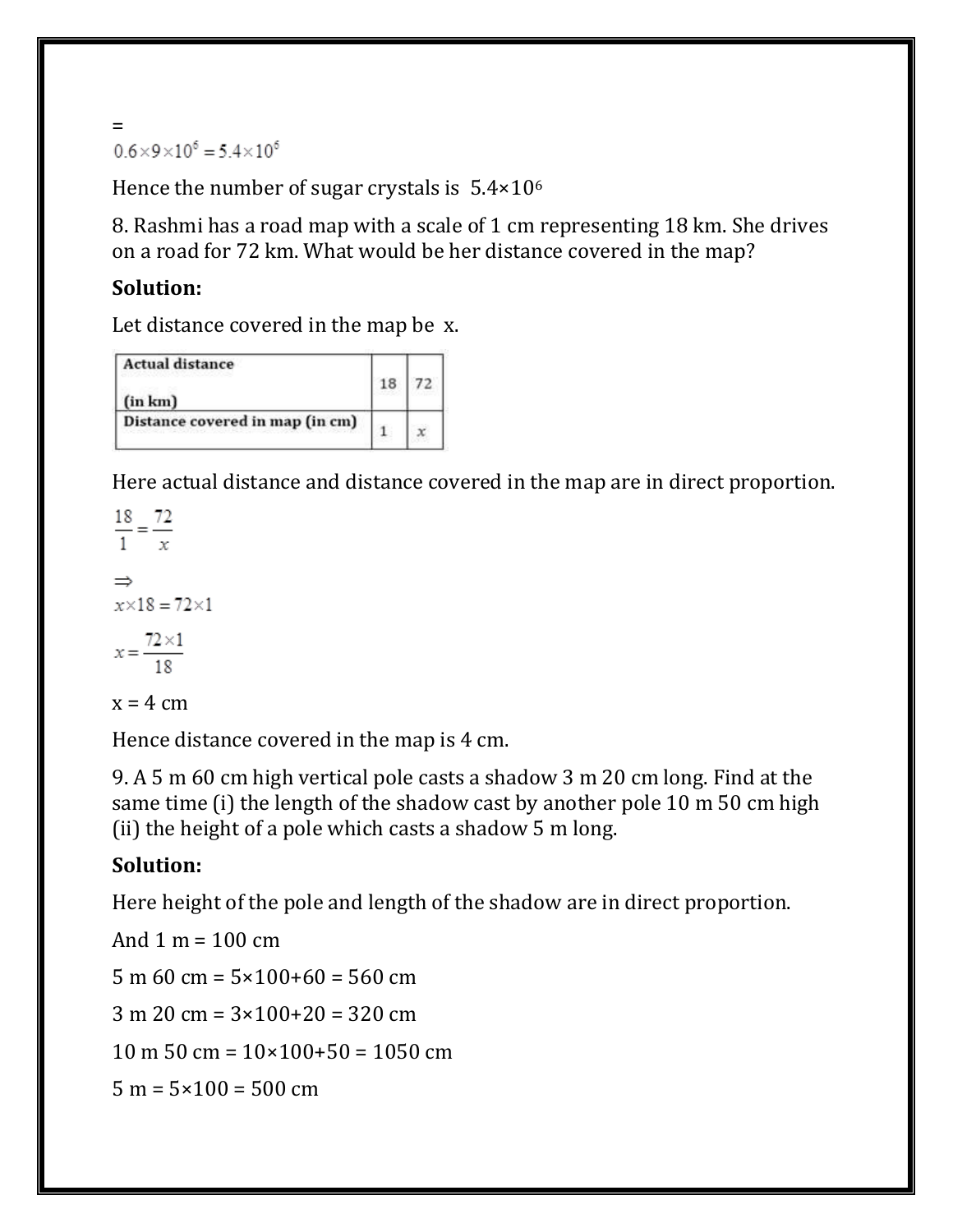(i) Let the length of the shadow of another pole be x.

| Height of pole (in cm) $ 560$ |     | 1050 |
|-------------------------------|-----|------|
| Length of shadow              | 320 | x    |
| (in cm)                       |     |      |

 $\frac{560}{320} = \frac{1050}{x}$  $\Rightarrow$  $x \times 560 = 1050 \times 320$  $x = \frac{1050 \times 320}{560}$ 

 $x= 600$  cm = 6m

Hence length of the shadow of another pole is 6 m.

(ii) Let the height of the pole be x.

| Height of pole (in cm) | 560       |  |
|------------------------|-----------|--|
| Length of shadow       | $320$ 500 |  |
| $\vert$ (in cm)        |           |  |

```
\frac{560}{320} = \frac{x}{500}\Rightarrowx \times 320 = 560 \times 500x = \frac{560 \times 500}{320}
```
 $= 875$  cm  $= 8$  m  $75$  cm

Hence height of the pole is 8 m 75 cm.

10. A loaded truck travels 14 km in 25 minutes. If the speed remains the same, how far can it travel in 5 hours?

# **Solution:**

Let distance covered in 5 hours be x km.

1 hour =  $60$  minutes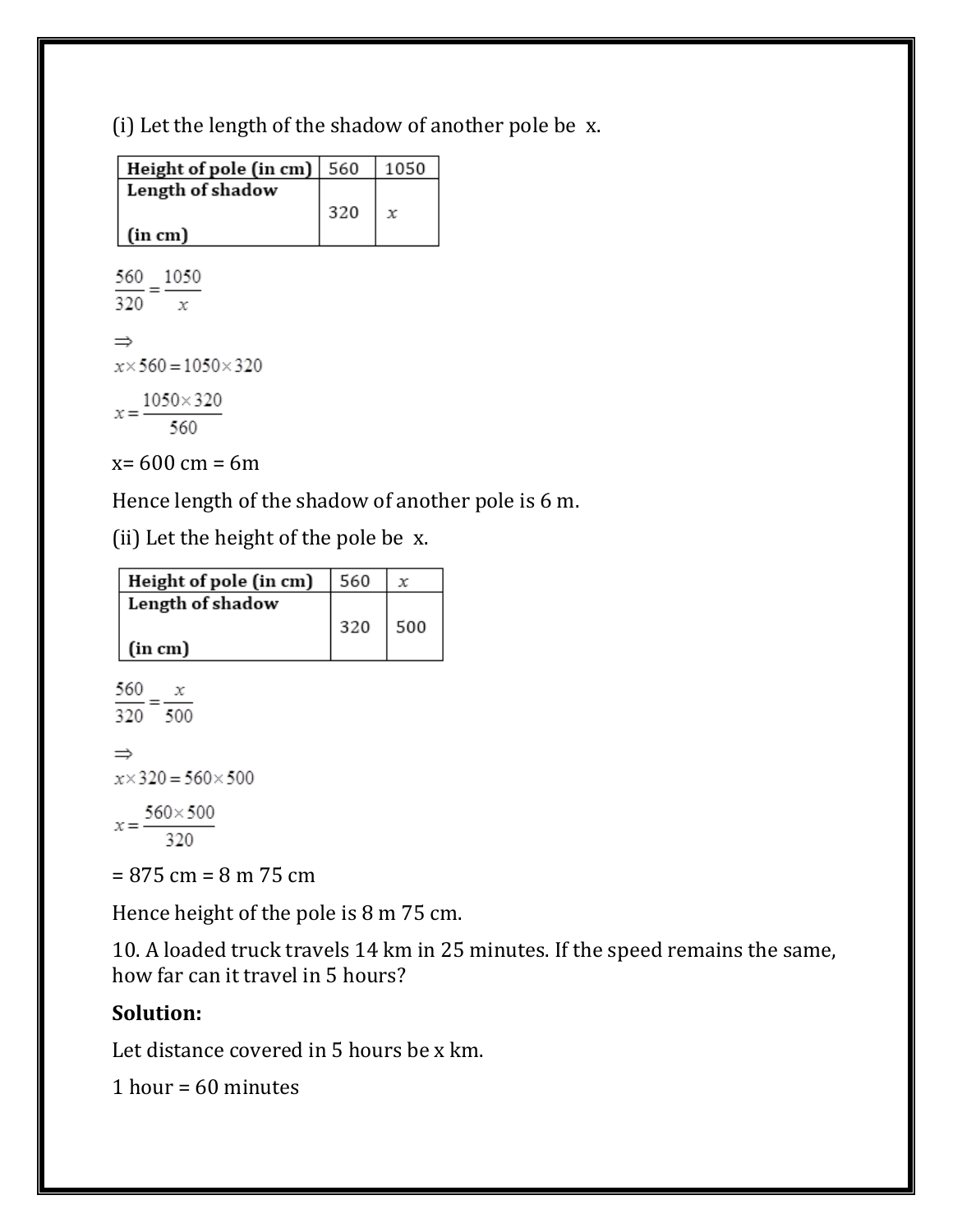Therefore, 5 hours =  $5 \times 60 = 300$  minutes

| Distance (in km)             | 14 |     |
|------------------------------|----|-----|
| Time (in minutes) $\vert$ 25 |    | 300 |

Here distance covered and time in direct proportion.

 $\frac{14}{25} = \frac{x}{300}$  $\Rightarrow$  25x = 300(14)  $x = \frac{14 \times 300}{25}$  $x = 168$ 

Therefore, a truck can travel 168 km in 5 hours.

Exercise 13.2 Page No: 213

**1. Which of the following are in inverse proportion?**

**(i) The number of workers on a job and the time to complete the job.**

**(ii) The time taken for a journey and the distance travelled in a uniform speed.**

**(iii) Area of cultivated land and the crop harvested.**

**(iv) The time taken for a fixed journey and the speed of the vehicle.**

**(v) The population of a country and the area of land per person.**

**Solution:**

(i) The number of workers and the time to complete the job is in inverse proportion

because less workers will take more time to complete a work and more workers will take less time to complete the same work.

(ii) Time and distance covered in direct proportion.

(iii) It is a direct proportion because more are of cultivated land will yield more crops.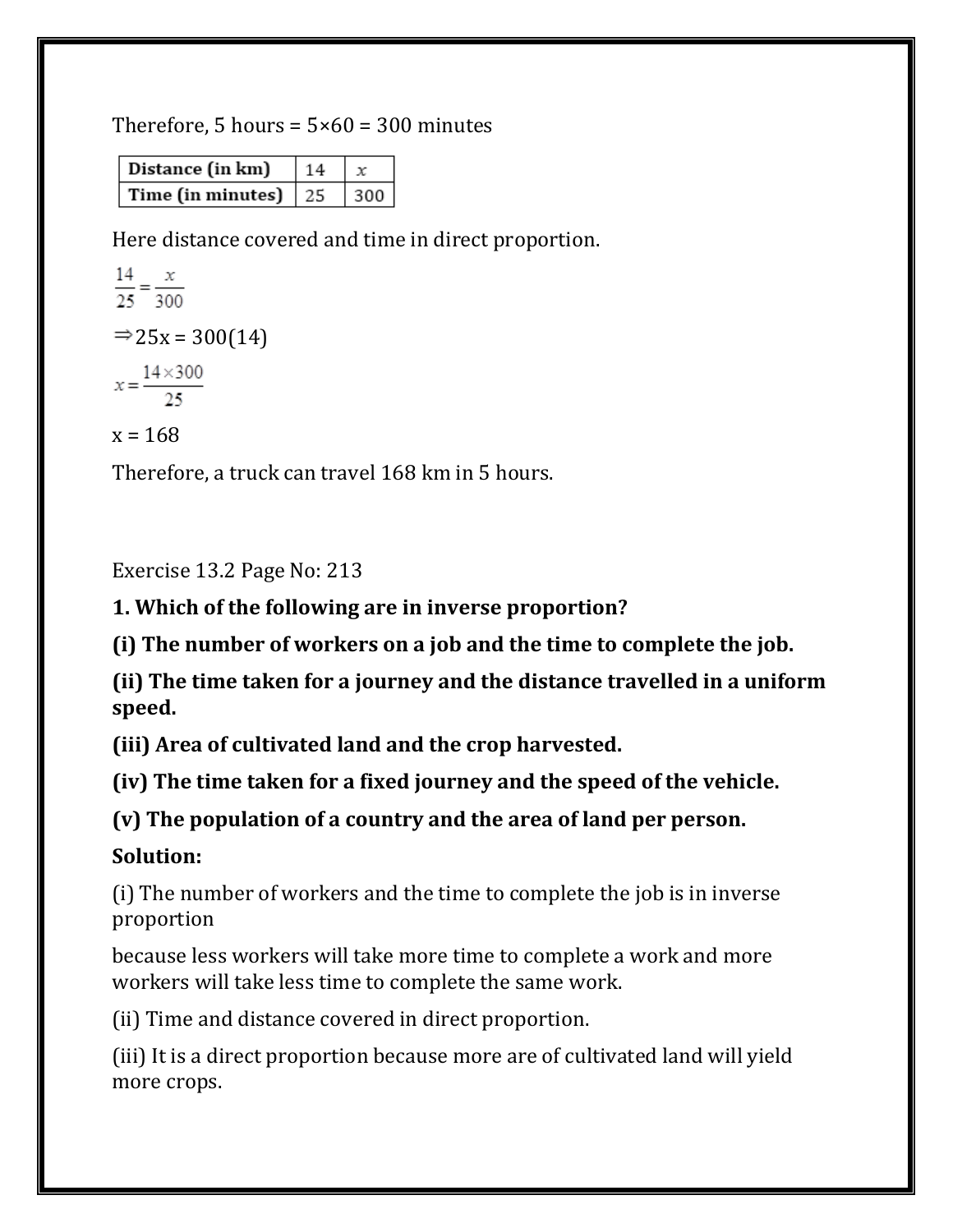(iv) Time and speed are inverse proportion because if time is less, speed is more.

(v) It is a inverse proportion. If the population of a country increases, the area of land per person decreases.

**2. In a Television game show, the prize money of Rs.1,00,000 is to be divided equally amongst the winners. Complete the following table and find whether the prize money given to an individual winner is directly or inversely proportional to the number of winners:**

| No. of winners                  |                 |  |  |  |
|---------------------------------|-----------------|--|--|--|
| Prize for each winner (in<br>Rs | 1,00,000 50,000 |  |  |  |

#### **Solution:**

Here number of winners and prize money are in inverse proportion because winners are increasing, prize money is decreasing.

When the number of winners are 4, each winner will get  $=100000/4$  = Rs. 25,000

When the number of winners are 5, each winner will get  $=100000/5$  = Rs. 20,000

When the number of winners are 8, each winner will get = $100000/8$  = Rs. 12,500

When the number of winners are 10, each winner will get =  $100000/10 =$  Rs. 10,000

When the number of winners are 20, each winner will get  $= 100000/20 =$  Rs. 5,000

**3. Rehman is making a wheel using spokes. He wants to fix equal spokes in such a way that the angles between any pair of consecutive spokes are equal. Help him by completing the following table:**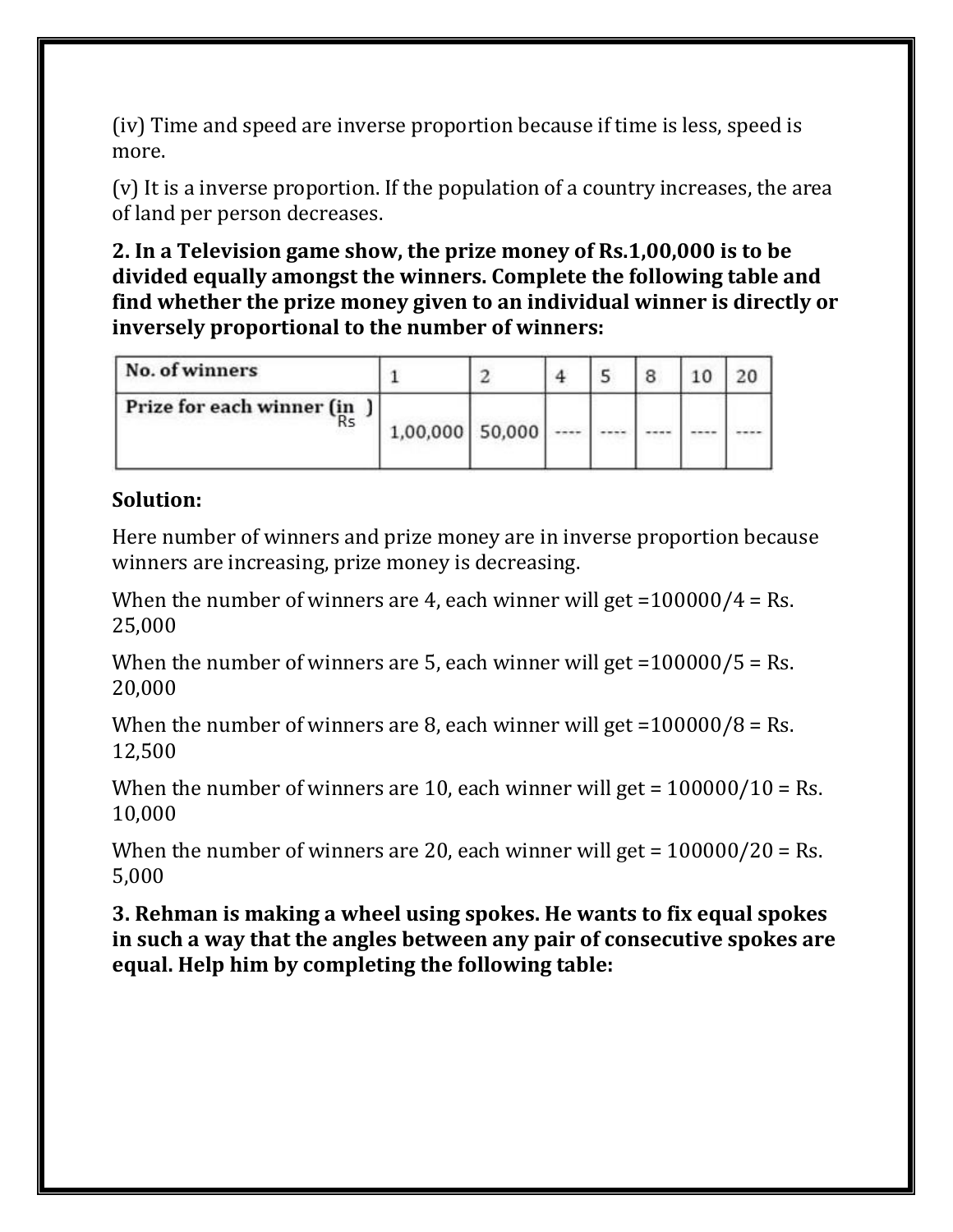

**(i) Are the number of spokes and the angles formed between the pairs of consecutive spokes in inverse proportion?**

**(ii) Calculate the angle between a pair of consecutive spokes on a wheel with 15 spokes.**

**(iii) How many spokes would be needed, if the angle between a pair of consecutive spokes is 40 degree ?**

#### **Solution:**

Here the number of spokes are increasing and the angle between a pair of consecutive spokes is decreasing. So, it is a inverse proportion and angle at the centre of a circle is 360 degree .

When the number of spokes is 8, then angle between a pair of consecutive spokes =  $360/8$  = 45 degree

When the number of spokes is 10, then angle between a pair of consecutive spokes= 360/10= 36 degree.

When the number of spokes is 12, then angle between a pair of consecutive spokes= 360/12 = 30 degree.

| No. of spokes                              |    |    | 8            | 10         |  |
|--------------------------------------------|----|----|--------------|------------|--|
| Angle between a pair of consecutive spokes | 90 | 60 | $45^{\circ}$ | $36^\circ$ |  |

(i) Yes, the number of spokes and the angles formed between a pair of consecutive spokes is in inverse proportion.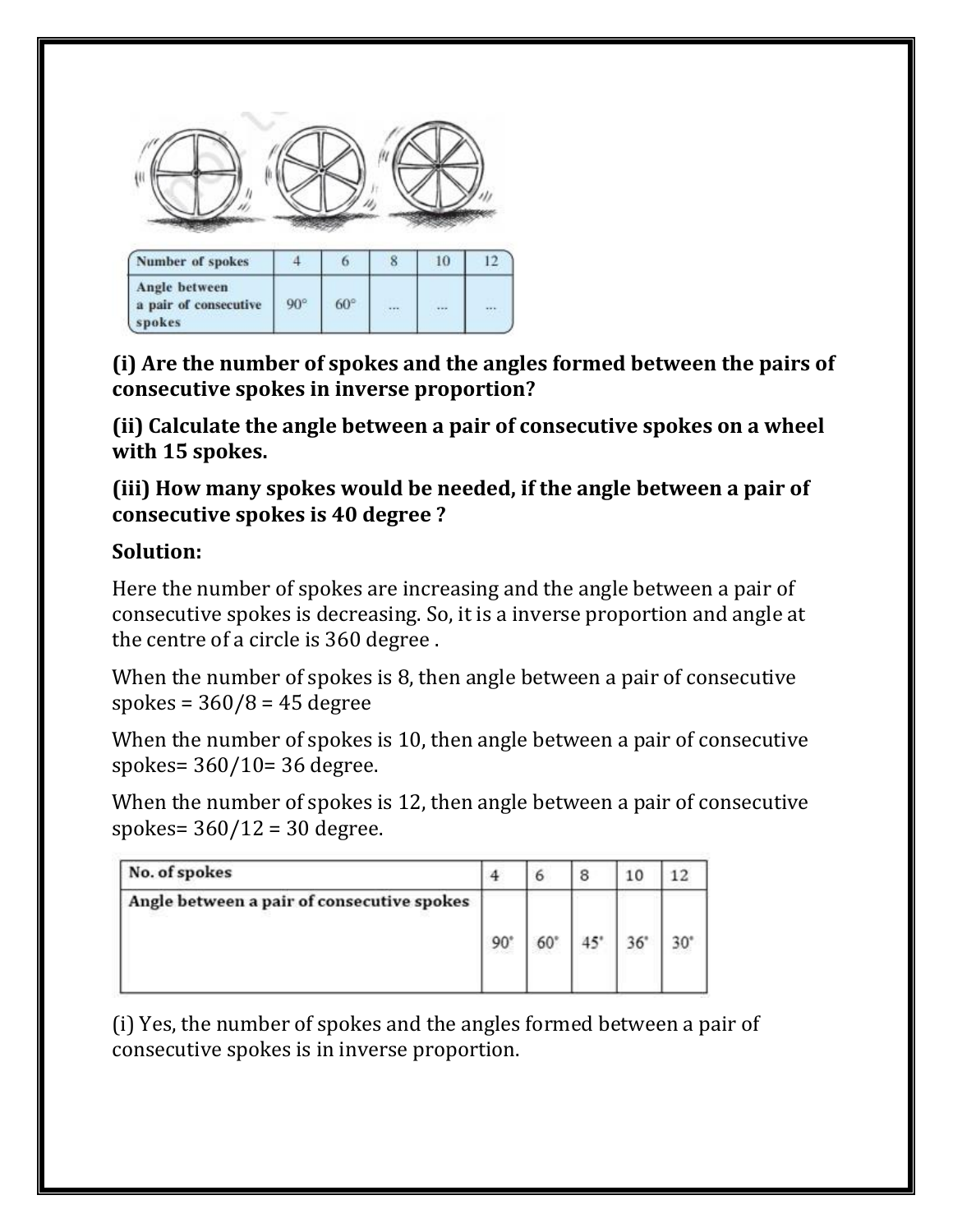(ii) When the number of spokes is 15, then angle between a pair of consecutive spokes= 360/15= 24 degree.

(iii) The number of spokes would be needed =  $360/40 = 9$ 

**4. If a box of sweets is divided among 24 children, they will get 5 sweets each. How many would each get, if the number of the children is reduced by 4?**

# **Solution**:

Each child gets = 5 sweets

24 children will get  $24 \times 5 = 120$  sweets.

Total number of sweets = 120

If the number of children is reduced by 4, then children left =  $24-4 = 20$ 

Now each child will get sweets =  $120/20 = 6$  sweets

## **5. A farmer has enough food to feed 20 animals in his cattle for 6 days. How long would the food last if there were 10 more animals in his cattle?**

# **Solution:**

Let the number of days be x.

Total number of animals  $= 20+10 = 30$ 

| Animals |  |
|---------|--|
| Davs    |  |

Here the number of animals and the number of days are in inverse proportion.

 $\frac{20}{30} = \frac{x}{6}$  $30 \times x = 20 \times 6$  $x = \frac{20 \times 6}{30}$  $x=4$ 

Hence the food will last for four days.

**6. A contractor estimates that 3 persons could rewire Jasminder's house in 4 days. If, he uses 4 persons instead of three, how long should they take to complete the job?**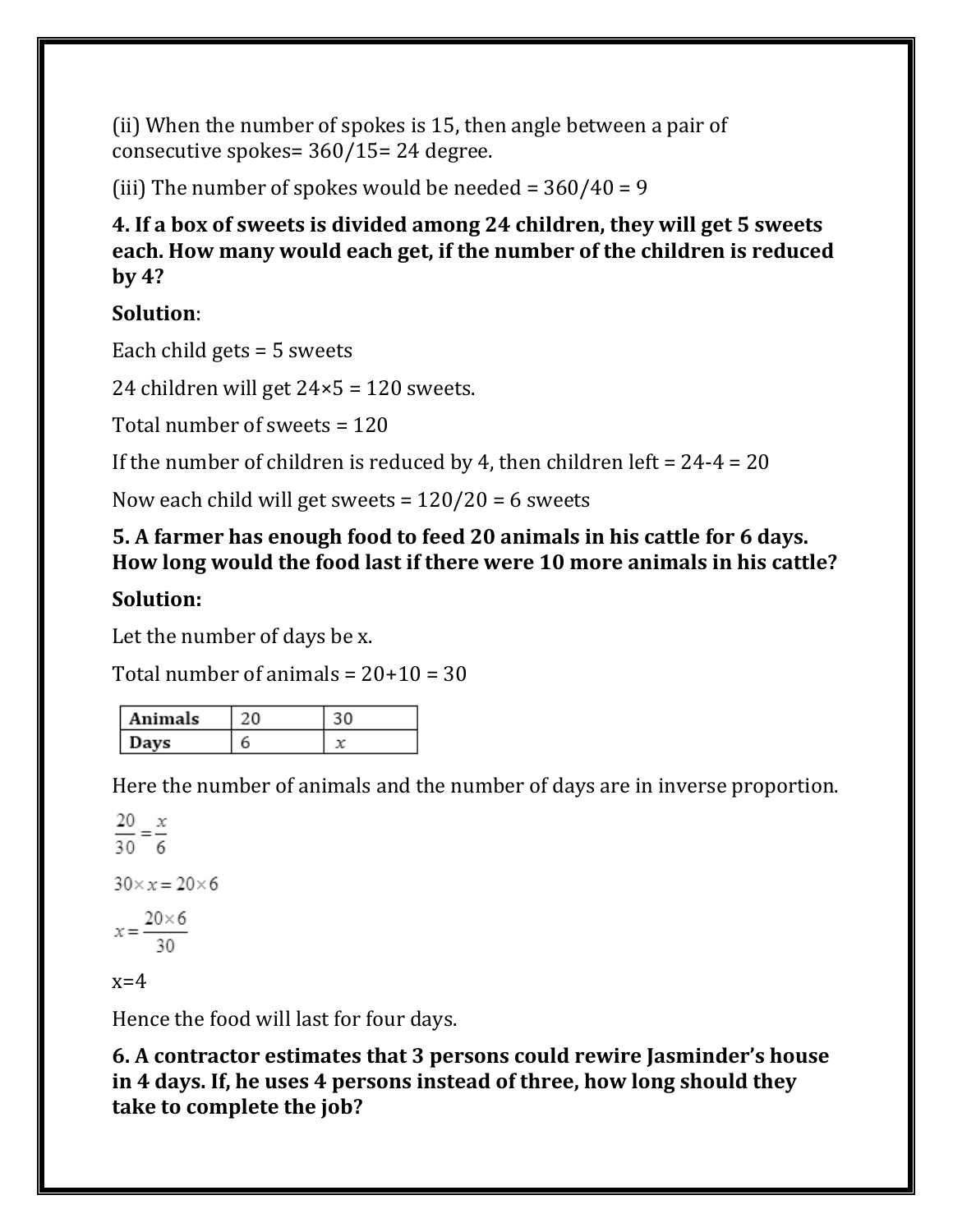## **Solution:**

Let time taken to complete the job be x.

| Persons |  |
|---------|--|
| Davs    |  |

Here the number of persons and the number of days are in inverse proportion.

 $\frac{3}{4} = x/4$  $3\times 4 = 4x$ 

 $x = 3 \times 4/4$ 

 $x = 3$ 

Hence, 4 persons will complete the job in 3 days.

**7. A batch of bottles was packed in 25 boxes with 12 bottles in each box. If the same batch is packed using 20 bottles in each box, how many boxes would be filled?**

## **Solution:**

Let the number of boxes be x.

| No. of bottles in each box |  |
|----------------------------|--|
| <b>Boxes</b>               |  |

Here the number of bottles and the number of boxes are in inverse proportion.

 $12/20 = x/25$ 

 $12 \times 25 = 20x$ 

 $x = 12 \times 25 / 20 = 15$ 

Hence 15 boxes would be filled.

**8. A factory requires 42 machines to produce a given number of articles in 63 days. How many machines would be required to produce the same number of articles in 54 days?**

# **Solution:**

Let the number of machines required be x.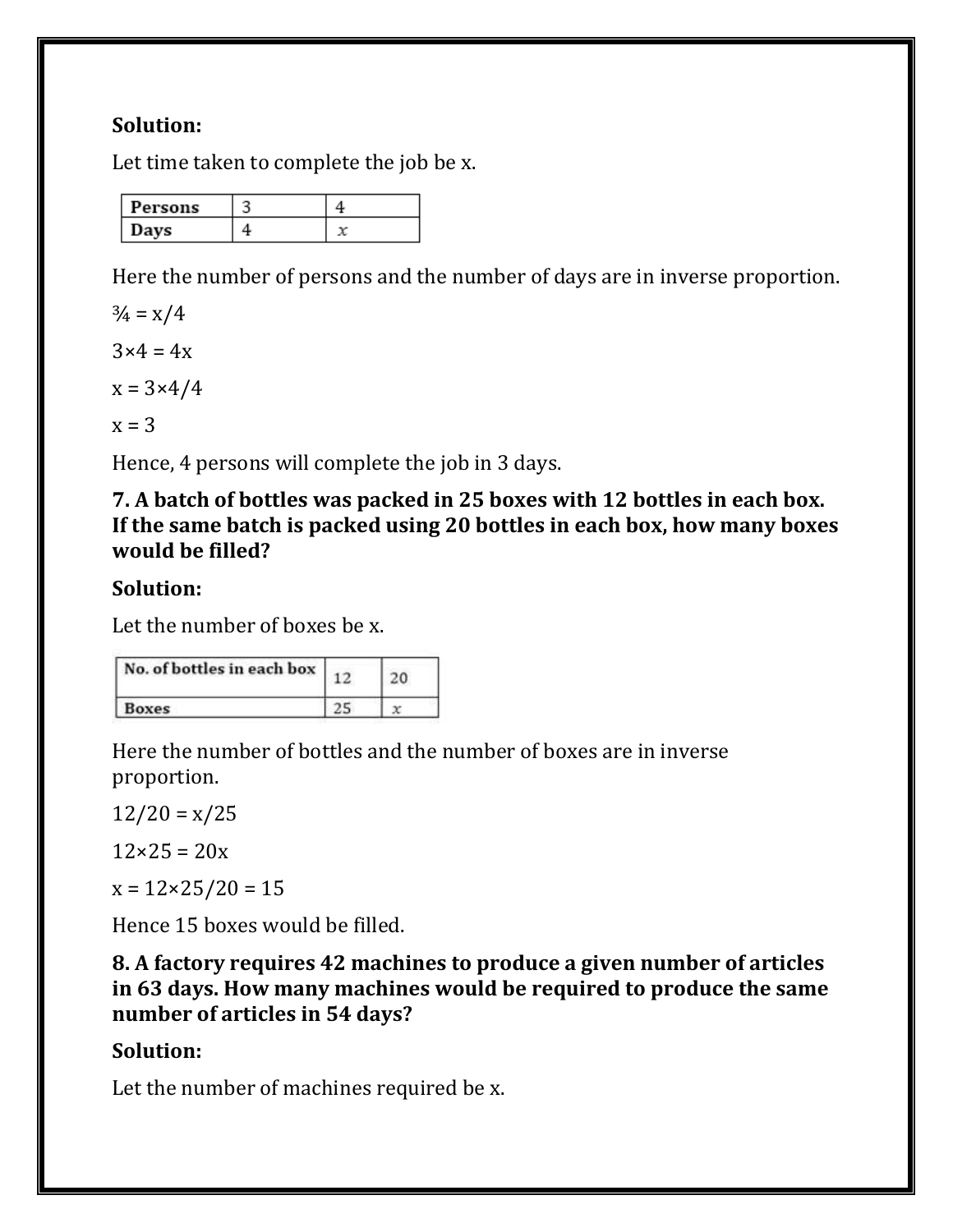| Davs          |  |
|---------------|--|
| Machines<br>ı |  |

Here the number of machines and the number of days are in inverse proportion.

 $63/54 = x/42$  $63 \times 42 = 54x$ 

 $x = 63 \times 42 / 54$ 

 $x = 49$ 

Hence 49 machines would be required.

**9. A car takes 2 hours to reach a destination by travelling at the speed of 60 km/hr. How long will it take when the car travels at the speed of 80 km/hr?**

## **Solution :**

Let the number of hours be x.

| Speed (in km/hr) | 60 | 80 |
|------------------|----|----|
| Time (in hours)  |    |    |

Here the speed of car and time are in inverse proportion.

 $60/80 = x/2$  $60\times2 = 80x$  $x = 60 \times 2/80$  $x = 3/2 = 1\frac{1}{2}$  hrs.

Hence the car will take  $1\frac{1}{2}$  hours to reach its destination.

**10. Two persons could fit new windows in a house in 3 days.**

**(i) One of the persons fell ill before the work started. How long would the job take now?**

**(ii) How many persons would be needed to fit the windows in one day? Solution:**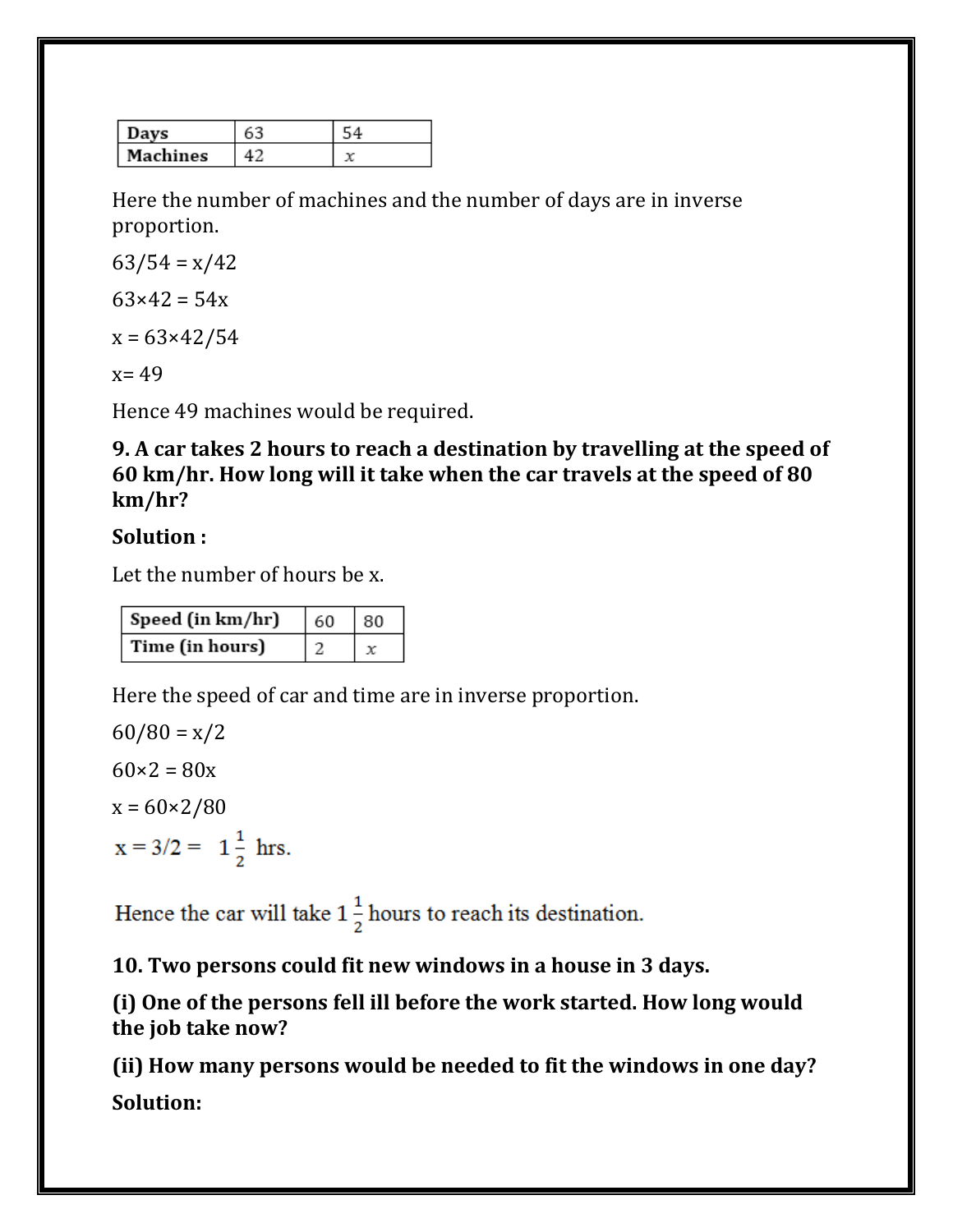(i) Let the number of days be x.

| Persons |  |
|---------|--|
| Days    |  |

Here the number of persons and the number of days are in inverse proportion.

 $2/1 = x/3$ 

 $6 = x$ 

Or  $x = 6$  days

(ii) Let the number of persons be x.

| Persons |  |
|---------|--|
| Days    |  |

Here the number of persons and the number of days are in inverse proportion.

 $2/x = 1/3$ 

 $6 = x$ 

Or  $x = 6$  persons

**11. A school has 8 periods a day each of 45 minutes duration. How long would each period be, if the school has 9 periods a day, assuming the number of school hours to be the same?**

#### **Solution:**

Let the duration of each period be x.

| Period                          |  |
|---------------------------------|--|
| Duration of period (in minutes) |  |

Here the number of periods and the duration of periods are in inverse proportion.

 $8/9 = x/45$ 

 $8 \times 45 = 9x$ 

 $x = 40$ 

Hence duration of each period would be 40 minutes.